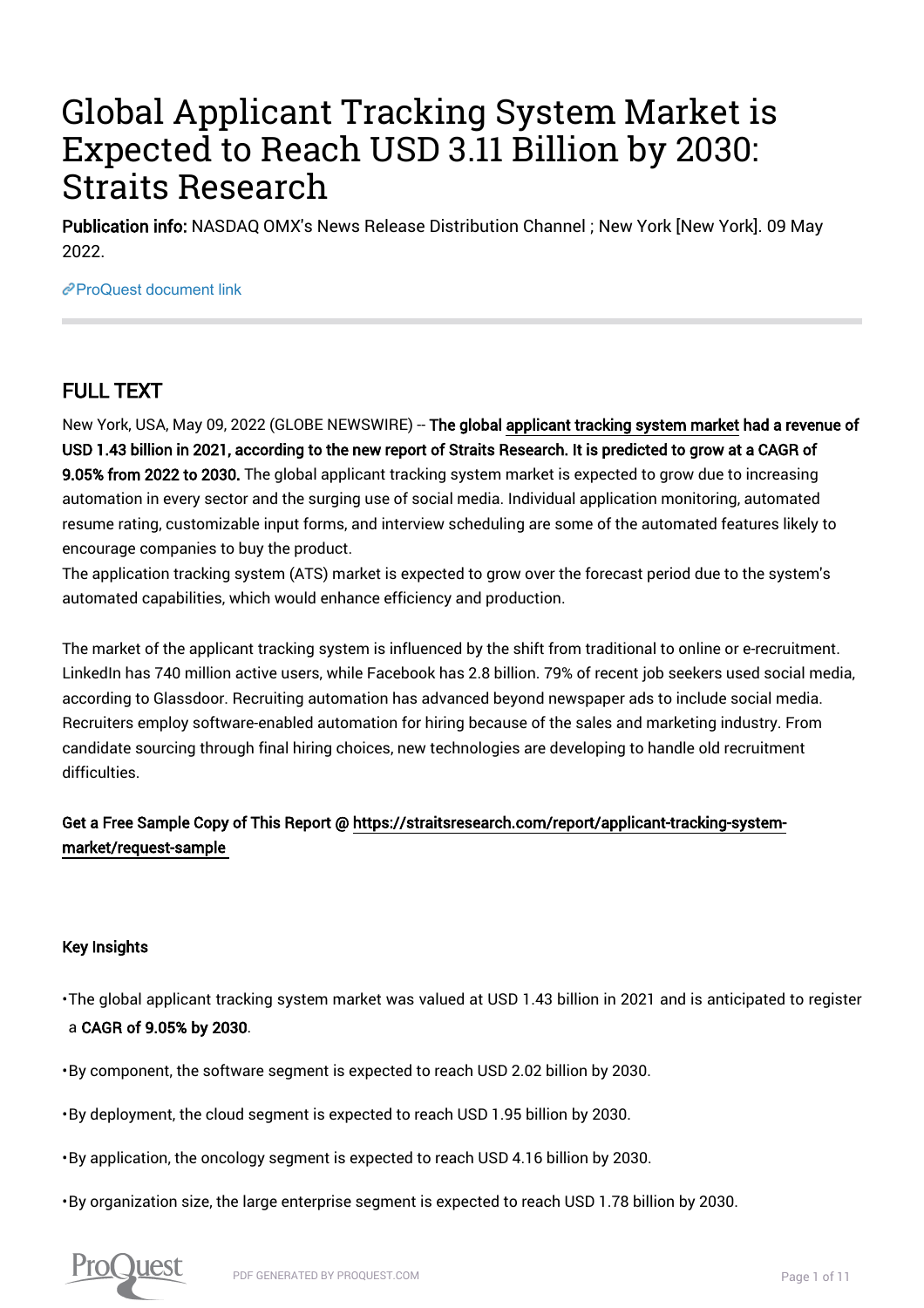• By vertical, the IT &telecom segment is expected to reach USD 1.26 billion by 2030.

• Geographically, the global applicant tracking system market is divided into North America, Europe, Asia-Pacific, Latin America, and The Middle East and Africa. North America and Europe dominated the global market in 2021.

#### Surge in the Usage of Social Media to Drive the Applicant Tracking System Market

Social media is an online communication environment that allows people to share information in communities or networks. People nowadays communicate through social media, making it a potentially valuable source of recruitment information. Smartphone apps and mobile internet connectivity have aided the proliferation of mobilefirst or mobile-only social networking apps.

The rise of social media has opened up new opportunities for employment and recruiting. Organizations that use social media to engage with candidates are becoming more popular. Hiring managers can connect with candidates via social media. An applicant tracking system (ATS) becomes a powerful recruiting tool when used with social media. According to surveys, at least 84% of companies employ social media to recruit. The growth of social media provides opportunities for ATS software and solution providers.

#### Impact of COVID-19

Companies' interest in applicant tracking system software grew even more due to the economic crisis brought on by the COVID-19 outbreak. Despite the bottleneck, the global recruiting software market rose by 4.54% Y-O-Y in 2020. Due to social isolation and stay-at-home rules, it was challenging to fill desirable positions to keep organizations afloat. Remote recruiting was the go-to approach for controlling the employment process and moving and protecting recruiters and candidates.

On the other hand, a virtual recruiting transition demands robust applicant monitoring methodologies and featurerich systems. As a result, most organizations have used recruiting automation and digital interviewing platforms such as Microsoft Teams, Skype, and Zoom, propelling the applicant tracking system market.

The post-pandemic phase will be significant for the global applicant tracking system market. The market will face a slight slowdown in growth as the pandemic passes. Other reasons, such as the rising prevalence of social media, will continue to drive market growth over the forecast period. Overall, the global applicant tracking system market will recover quickly, showing positive signs of growth post-pandemic.

#### Buy Now Full Report @ https://straitsresearch.com/buy-now/applicant-tracking-system-market/

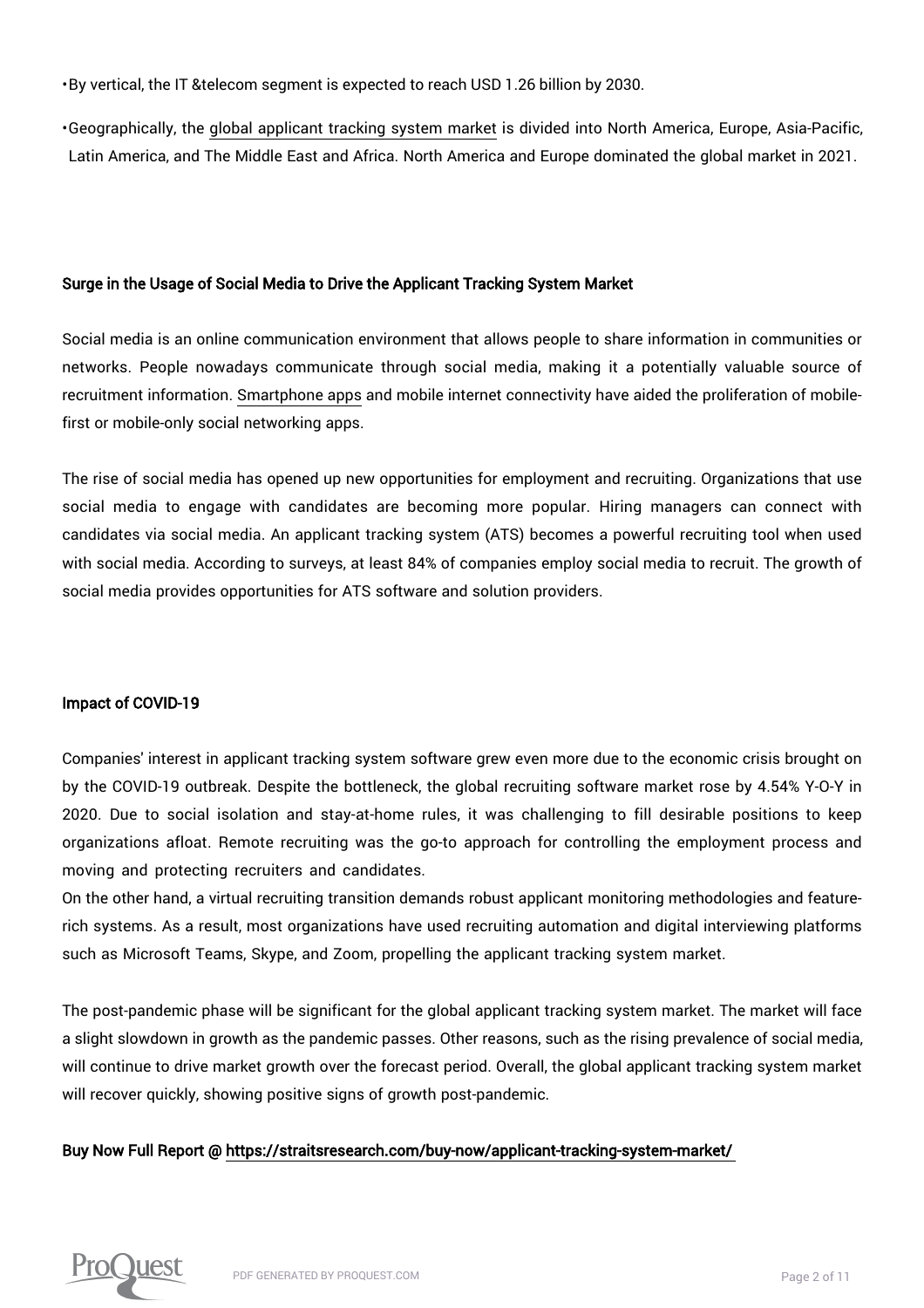## Global Applicant Tracking System Market: Segmentation

By Deployment

• Cloud

• On-premise

By Organization Size

• Small and Medium-Sized Enterprises

• Large Enterprises

By Vertical

#### • BFSI

• IT and Telecom

• Retail

• Manufacturing

• Other

By Region

• North America

• Europe

• Asia-Pacific

• Latin America

• The Middle East and Africa

### List of Key Players

• BambooHR LLC

• Cornerstone OnDemand Inc.

• IBM Corporation

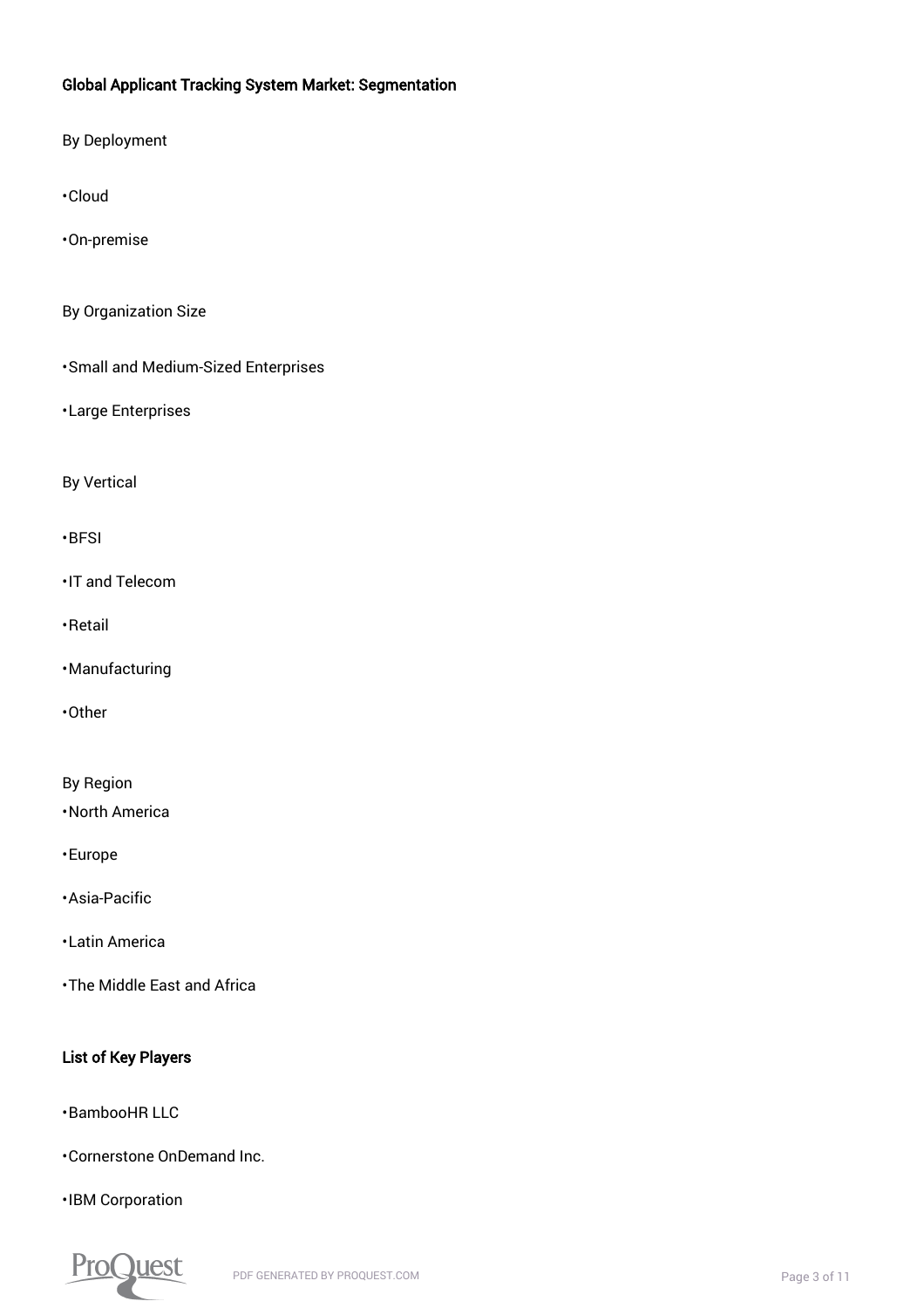• iCIMS Inc.

- Oracle
- Paycor Inc.
- Peoplefluent
- SAP SE
- Workday Inc.
- Zoho Corporation Pvt. Ltd
- Others

Get a Free Sample Copy of This Report @ https://straitsresearch.com/report/applicant-tracking-systemmarket/request-sample

#### Detailed Table of Content

#### 1 Introduction

- 1.1 Market Definition
- 1.2 Market Scope

#### 2 Research Methodology

- 2.1 Primary Research
- 2.2 Research Methodology
- 2.3 Assumptions and Exclusions
- 2.4 Secondary Data Sources

#### 3 Executive Summary

#### 4 Market Overview

- 4.1 Report Segmentation and Scope
- 4.2 Key Market Trends
- 4.2.1 Drivers
- 4.2.2 Restraints
- 4.2.3 Opportunities
- 4.3 Porter's Five Forces Analysis
- 4.3.1 Bargaining Power of Suppliers
- 4.3.2 Bargaining Power of Buyers
- 4.3.3 Threat of Substitution
- 4.3.4 Threat of New Entrants

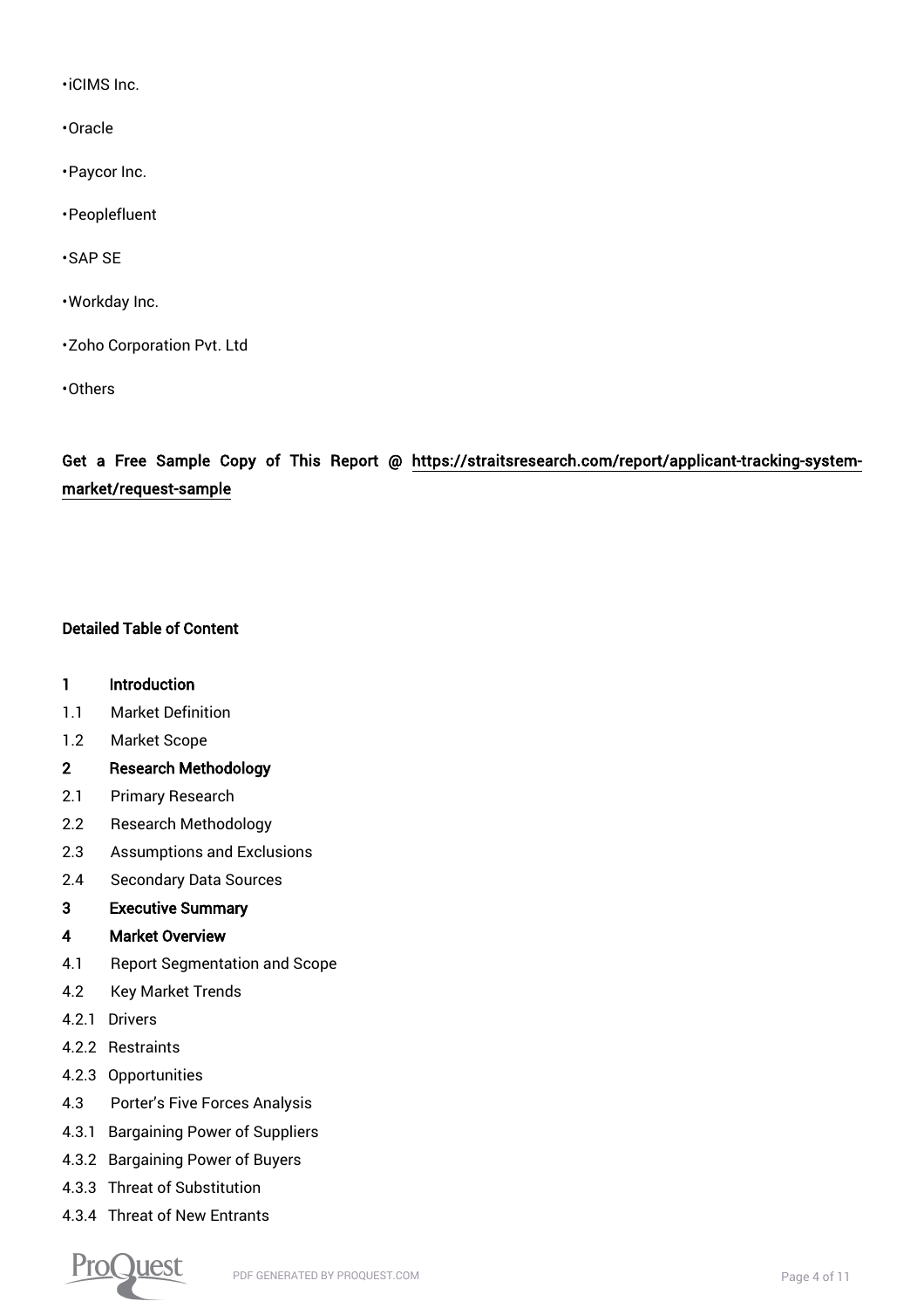- 4.3.5 Competitive Rivalry
- 4.4 Environment and Regulatory Landscape
- 4.5 Forecast Factors and Relevance of Impact
- 4.6 Macro-Economic and Geopolitical Scenario
- 4.7 Parent Market Overview
- 4.8 Technology Landscape
- 4.9 Market Share Analysis
- 4.10 Potential Venture Analysis

#### 5 Component Overview

- 5.1 Introduction
- 5.1.1 Market Size and Forecast (Value)
- 5.2 Software
- 5.2.1 Market Size and Forecast (Value)
- 5.3 Service
- 5.3.1 Market Size and Forecast (Value)

#### 6 Deployment Overview

- 6.1 Introduction
- 6.1.1 Market Size and Forecast (Value)
- 6.2 On-premise
- 6.2.1 Market Size and Forecast (Value)
- 6.3 Cloud
- 6.3.1 Market Size and Forecast (Value)

#### 7 Organization size Overview

- 7.1 Introduction
- 7.1.1 Market Size and Forecast (Value)
- 7.2 SMEs
- 7.2.1 Market Size and Forecast (Value)
- 7.3 Large Organization sizes
- 7.3.1 Market Size and Forecast (Value)

#### 8 Vertical Overview

- 8.1 Introduction
- 8.1.1 Market Size and Forecast (Value)
- 8.2 BFSI
- 8.2.1 Market Size and Forecast (Value)
- 8.3 Telecom and IT
- 8.3.1 Market Size and Forecast (Value)
- 8.4 Retail
- 8.4.1 Market Size and Forecast (Value)
- 8.5 Manufacturing
- 8.5.1 Market Size and Forecast (Value)
- 8.6 Others
- 8.6.1 Market Size and Forecast (Value)

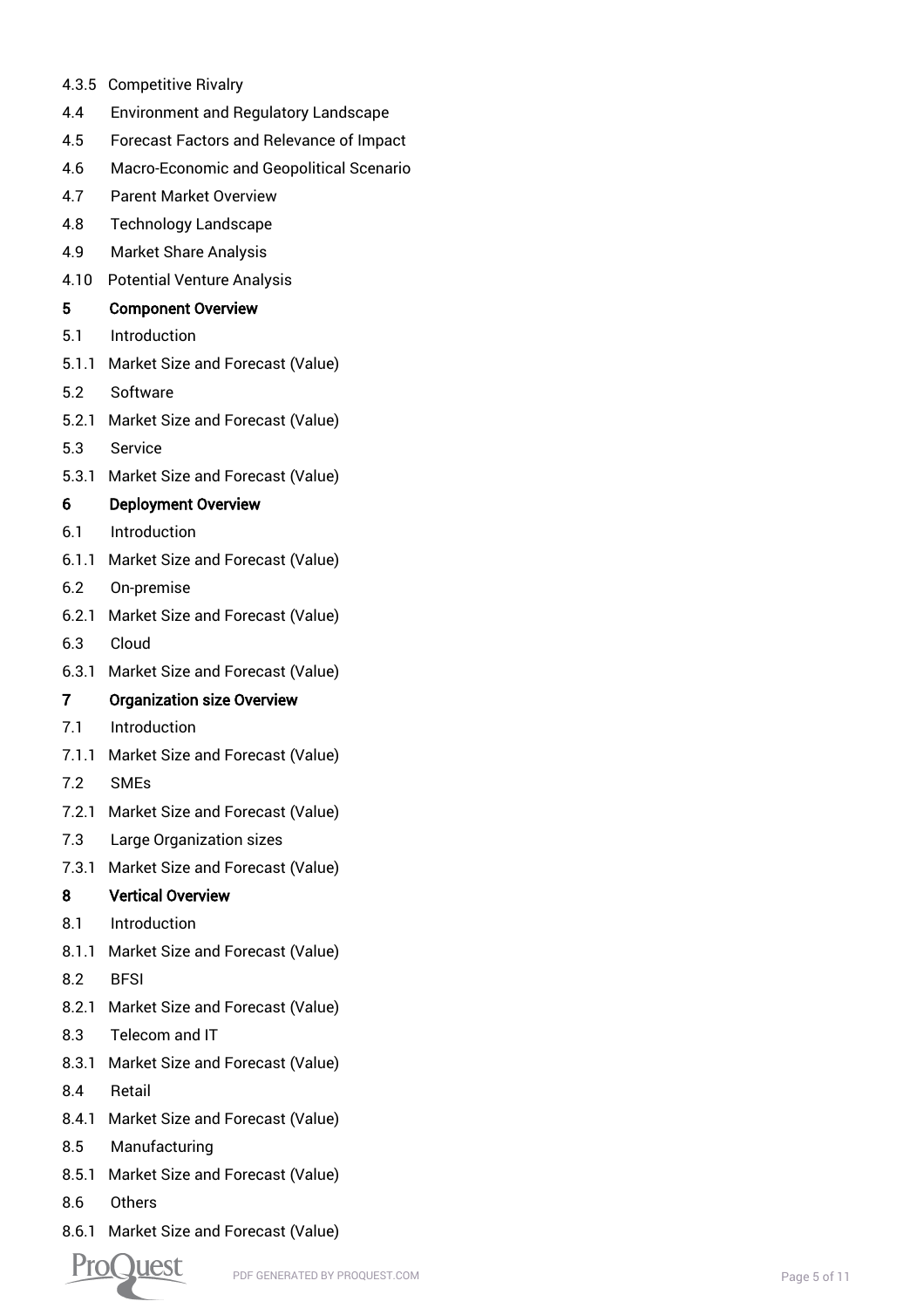# 9 Regional Overview

# 9.1 Introduction

9.1.1 Market Size and Forecast (Value)

# 9.2 North America

- 9.2.1 Economic Overview
- 9.2.2 Market Scenario
- 9.2.3 The U.S.
- 9.2.3.1 By Component
- 9.2.3.2 By Deployment
- 9.2.3.3 By Organization size
- 9.2.3.4 By Vertical
- 9.2.4 Canada
- 9.2.4.1 By Component
- 9.2.4.2 By Deployment
- 9.2.4.3 By Organization size
- 9.2.4.4 By Vertical

# 9.3 Latin America (LATAM)

- 9.3.1 Economic Overview
- 9.3.2 Market Scenario
- 9.3.3 Mexico
- 9.3.3.1 By Component
- 9.3.3.2 By Deployment
- 9.3.3.3 By Organization size
- 9.3.3.4 By Vertical
- 9.3.4 Brazil
- 9.3.4.1 By Component
- 9.3.4.2 By Deployment
- 9.3.4.3 By Organization size
- 9.3.4.4 By Vertical
- 9.3.5 Argentina
- 9.3.5.1 By Component
- 9.3.5.2 By Deployment
- 9.3.5.3 By Organization size
- 9.3.5.4 By Vertical
- 9.3.6 Rest of LATAM
- 9.3.6.1 By Component
- 9.3.6.2 By Deployment
- 9.3.6.3 By Organization size
- 9.3.6.4 By Vertical

# 9.4 Europe

- 9.4.1 Economic Overview
- 9.4.2 Market Scenario

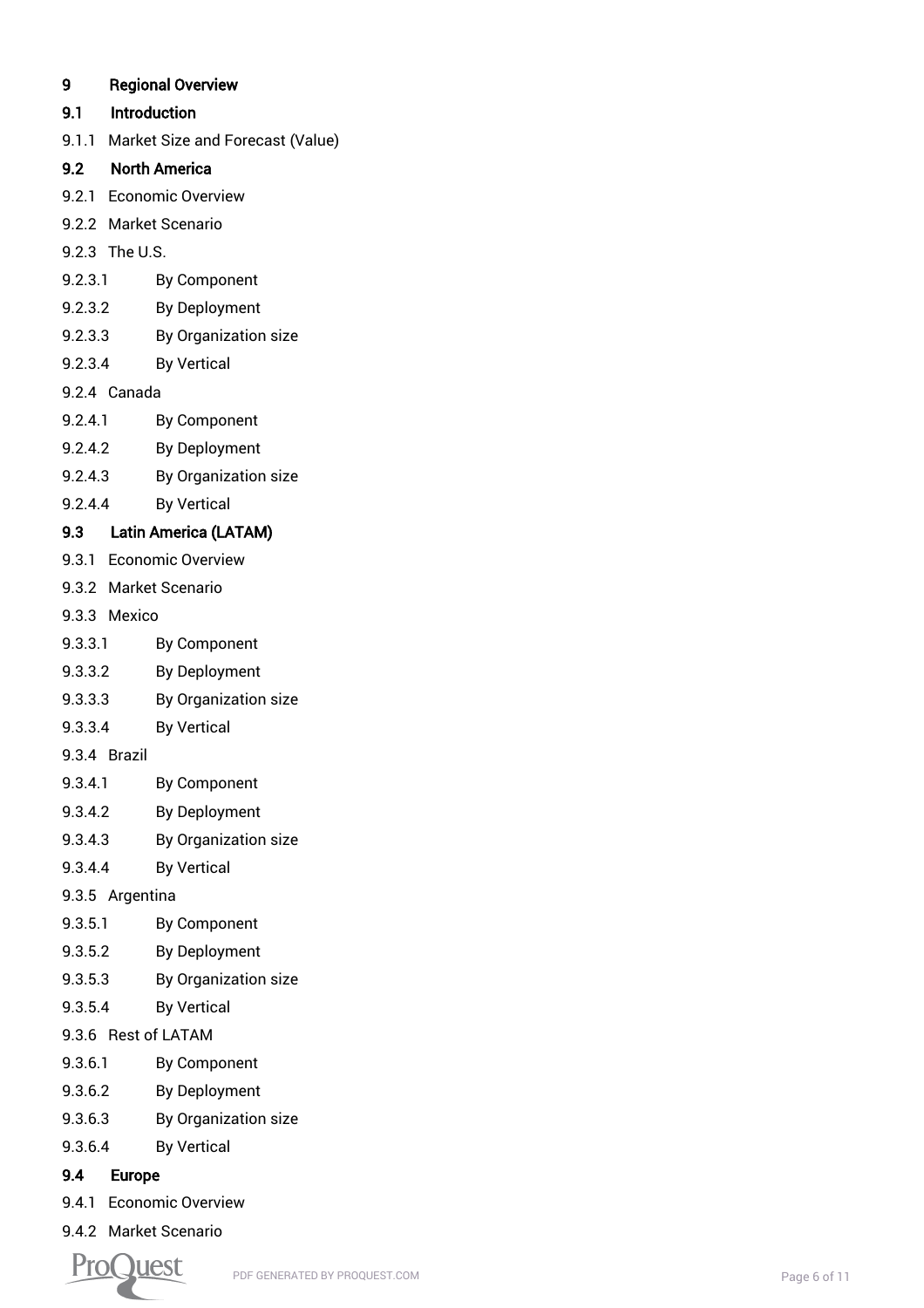| 9.4.3 Germany            |                          |  |
|--------------------------|--------------------------|--|
| 9.4.3.1                  | <b>By Component</b>      |  |
| 9.4.3.2                  | <b>By Deployment</b>     |  |
| 9.4.3.3                  | By Organization size     |  |
| 9.4.3.4                  | <b>By Vertical</b>       |  |
| 9.4.4 France             |                          |  |
| 9.4.4.1                  | <b>By Component</b>      |  |
| 9.4.4.2                  | <b>By Deployment</b>     |  |
| 9.4.4.3                  | By Organization size     |  |
| 9.4.4.4                  | <b>By Vertical</b>       |  |
| 9.4.5 The U.K.           |                          |  |
| 9.4.5.1                  | <b>By Component</b>      |  |
| 9.4.5.2                  | <b>By Deployment</b>     |  |
| 9.4.5.3                  | By Organization size     |  |
| 9.4.5.4                  | <b>By Vertical</b>       |  |
| 9.4.6 Italy              |                          |  |
| 9.4.6.1                  | <b>By Component</b>      |  |
| 9.4.6.2                  | <b>By Deployment</b>     |  |
| 9.4.6.3                  | By Organization size     |  |
| 9.4.6.4                  | <b>By Vertical</b>       |  |
| 9.4.7 Spain              |                          |  |
| 9.4.7.1                  | <b>By Component</b>      |  |
| 9.4.7.2                  | <b>By Deployment</b>     |  |
| 9.4.7.3                  | By Organization size     |  |
| 9.4.7.4                  | <b>By Vertical</b>       |  |
| 9.4.8 The Rest of Europe |                          |  |
| 9.4.8.1                  | <b>By Component</b>      |  |
| 9.4.8.2                  | <b>By Deployment</b>     |  |
| 9.4.8.3                  | By Organization size     |  |
| 9.4.8.4                  | <b>By Vertical</b>       |  |
| 9.5                      | Asia-Pacific (APAC)      |  |
| 9.5.1                    | <b>Economic Overview</b> |  |
| 9.5.2 Market Scenario    |                          |  |
| 9.5.3 China              |                          |  |
| 9.5.3.1                  | <b>By Component</b>      |  |
| 9.5.3.2                  | <b>By Deployment</b>     |  |
| 9.5.3.3                  | By Organization size     |  |
| 9.5.3.4                  | <b>By Vertical</b>       |  |
| 9.5.4 Japan              |                          |  |
| 9.5.4.1                  | <b>By Component</b>      |  |
| 9.5.4.2                  | <b>By Deployment</b>     |  |
| 9.5.4.3                  | By Organization size     |  |
|                          |                          |  |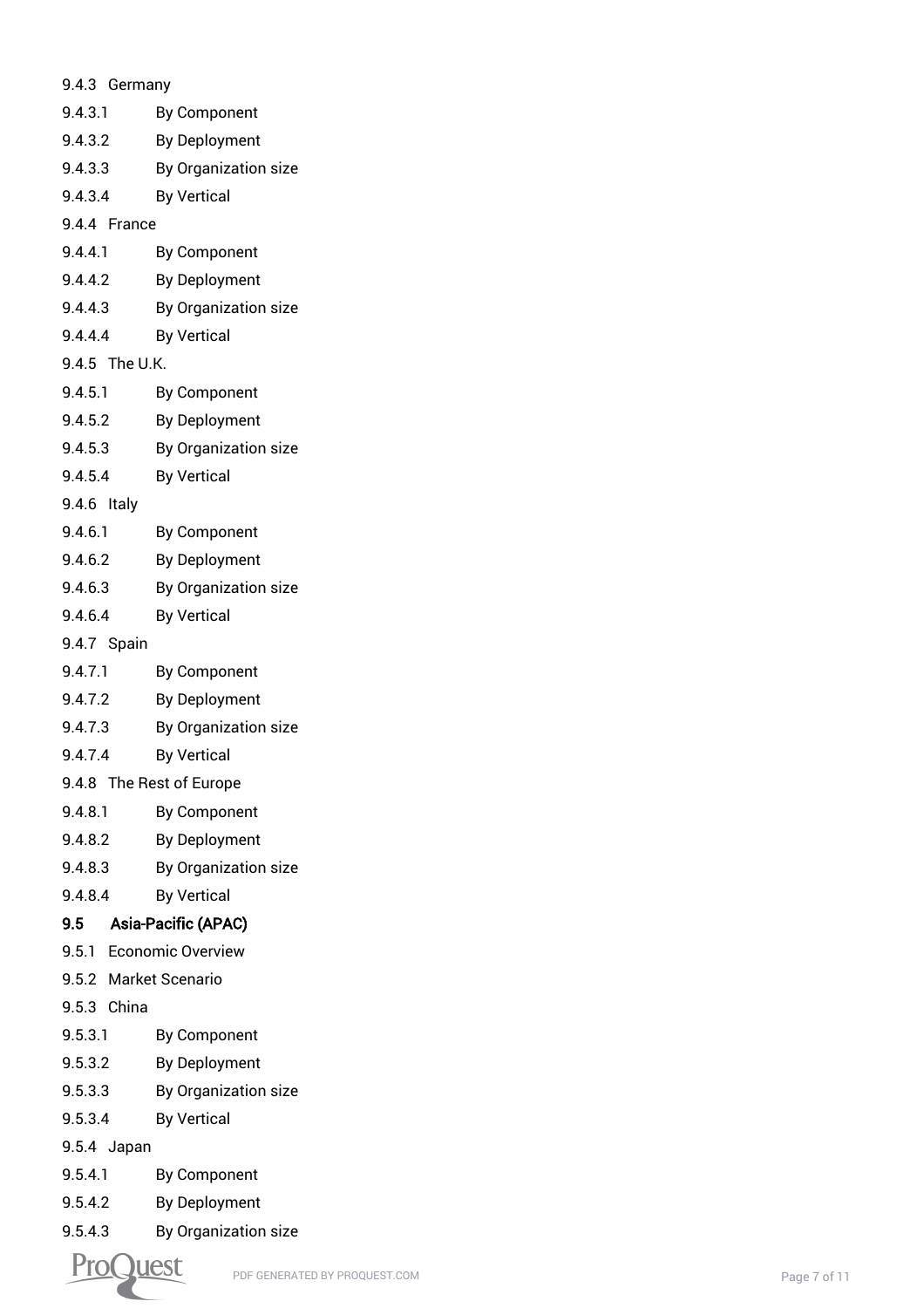- 9.5.4.4 By Vertical 9.5.5 India 9.5.5.1 By Component 9.5.5.2 By Deployment 9.5.5.3 By Organization size 9.5.5.4 By Vertical 9.5.6 Australia 9.5.6.1 By Component
- 9.5.6.2 By Deployment
- 9.5.6.3 By Organization size
- 9.5.6.4 By Vertical
- 9.5.7 South Korea
- 9.5.7.1 By Component
- 9.5.7.2 By Deployment
- 9.5.7.3 By Organization size
- 9.5.7.4 By Vertical
- 9.5.8 Rest of APAC
- 9.5.8.1 By Component
- 9.5.8.2 By Deployment
- 9.5.8.3 By Organization size
- 9.5.8.4 By Vertical

# 9.6 The Middle East and Africa

- 9.6.1 Economic Overview
- 9.6.2 Market Scenario
- 9.6.3 GCC
- 9.6.3.1 By Component
- 9.6.3.2 By Deployment
- 9.6.3.3 By Organization size
- 9.6.3.4 By Vertical
- 9.6.4 South Africa
- 9.6.4.1 By Component
- 9.6.4.2 By Deployment
- 9.6.4.3 By Organization size
- 9.6.4.4 By Vertical
- 9.6.5 The Rest of the Middle East
- 9.6.5.1 By Component
- 9.6.5.2 By Deployment
- 9.6.5.3 By Organization size
- 9.6.5.4 By Vertical
- 10 Competitive Landscape —Manufacturers and Suppliers
- 10.1 Competition Dashboard
- 10.2 Industry Structure

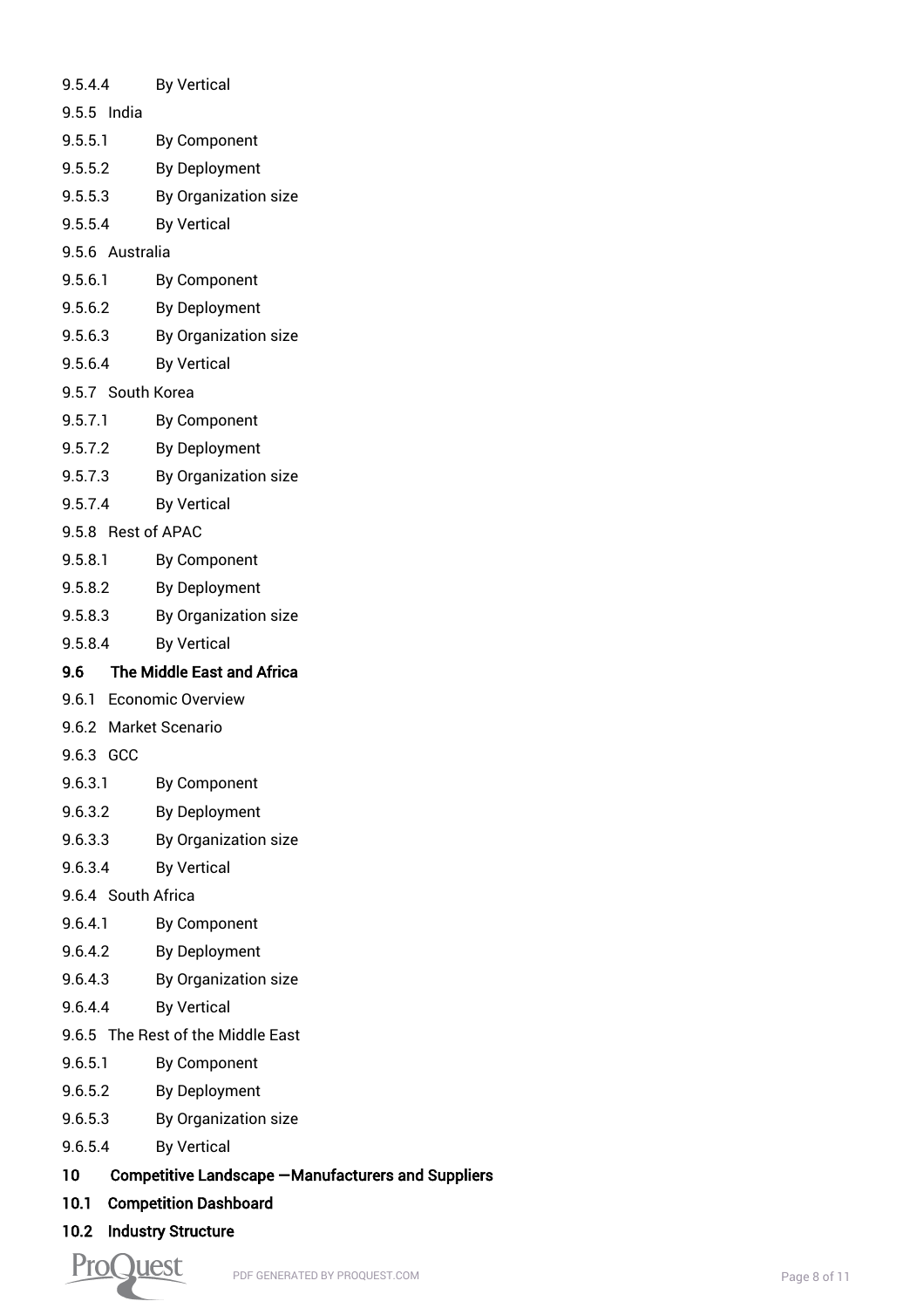#### 10.3 IBM Corporation

- 10.3.1 Business Overview
- 10.3.2 Financial Performance
- 10.3.3 Recent Developments
- 10.3.4 Product Portfolio
- 10.4 BambooHR
- 10.5 Cornerstone OnDemand Inc.
- 10.6 iCIMS Inc.
- 10.7 Oracle
- 10.8 Paycor Inc.
- 10.9 Peoplefluent
- 10.10 SAP SE
- 10.11 Workday Inc.
- 10.12 Zoho Corporation Pvt Ltd
- 11 Conclusion and Recommendation
- 12 Acronyms and Abbreviations

# For More Information, TOC, Query or Customization Before Buying, Visit @ https://straitsresearch.com/report/applicant-tracking-system-market/toc

#### Market News

- In November 2021, Workday paid USD 510 million for VNDLY, a cloud contractor and vendor management company. With this move, Workday wants to bring together optimization solutions for both internal and external paid, hourly, contingent, and outsourced employees. Workday claims to have developed a comprehensive solution to talent management, costs, planning, and compliance.
- In October 2021, Pillar announced the development of an interview intelligence platform. The platform blends artificial intelligence with in-interview coaching to give employers a reliable tool to assess a candidate's suitability for a job during the interview process. In addition, the program allows teams to make more equally dispersed hiring selections while simultaneously saving money and time.

#### News Media

Adoption of Automated Recruiting to Drive the Applicant Tracking System Market

#### Have a Look at the Related Research Report

Professional Employer Organization (PEO) Market: Information by Type (Full-Service PEO, ASO), End User (Small Businesses, Large Businesses), and Region —Forecast till 2030

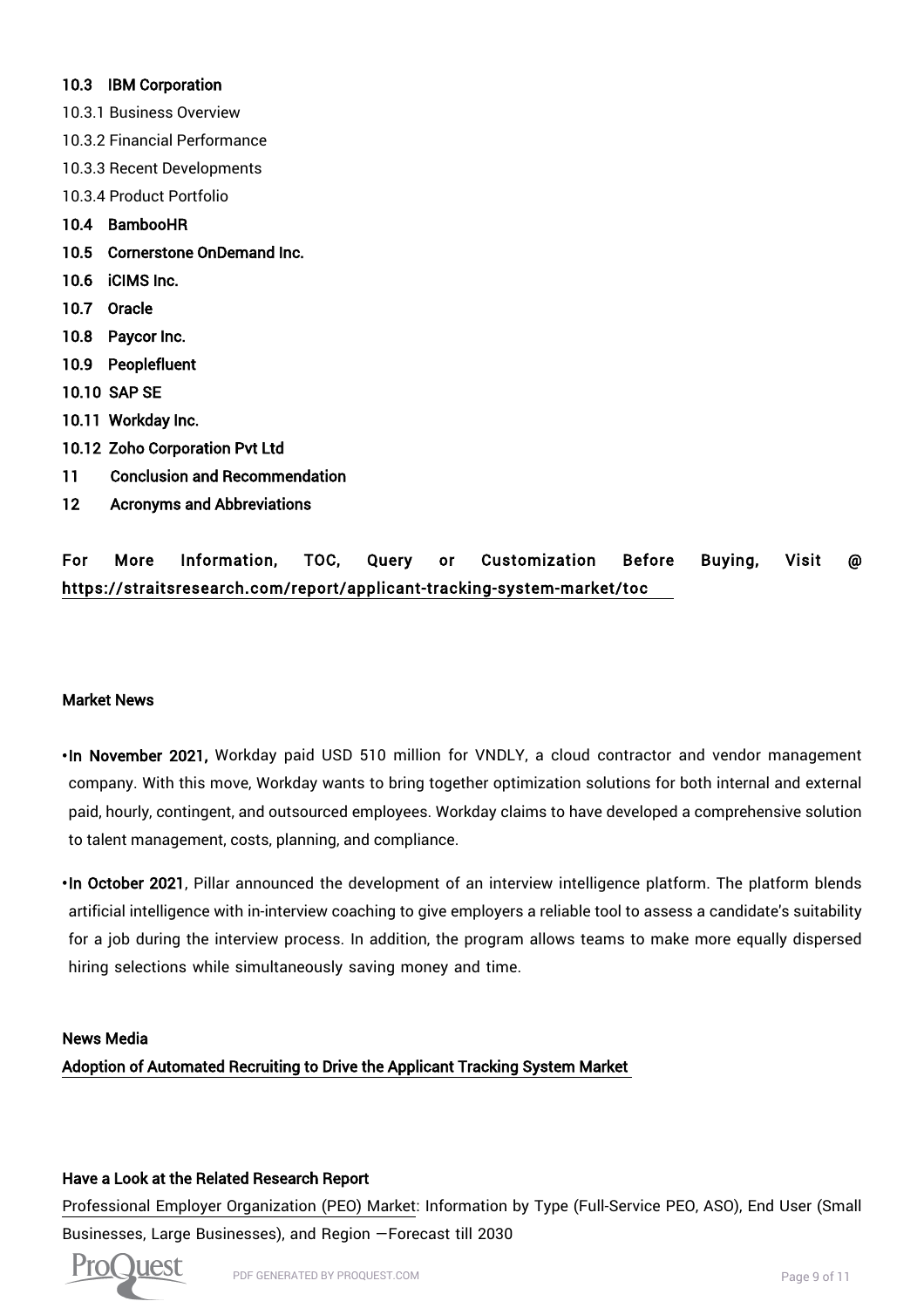Mobile Entertainment Market: Information by Services (Mobile Games, Mobile Music), Advertisement (Social Media Advertising, Online Video Advertising), and Region —Forecast till 2029 Marketing Automation Software Market: Information by Solution, Enterprise Size, Deployment (On-Premise, Cloud-Based), Application (BFSI, Healthcare), and Region —Forecast till 2026

#### About Straits Research Pvt. Ltd.

StraitsResearch is a market intelligence company providing global business information reports and services. Our exclusive blend of quantitative forecasting and trends analysis provides forward-looking insight for thousands of decision-makers. Straits Research Pvt. Ltd. provides actionable market research data, especially designed and presented for decision making and ROI.

Whether you are looking at business sectors in the next town or crosswise over continents, we understand the significance of being acquainted with the client's purchase. We overcome our clients' issues by recognizing and deciphering the target group and generating leads with utmost precision. We seek to collaborate with our clients to deliver a broad spectrum of results through a blend of market and business research approaches.

So let us put our minds together. We will make your vision a reality and help you grow.

Phone: +1 646 480 7505 (the U.S.) +91 8087085354 (APAC) +44 208 068 9665 (the U.K.) Email: sales@straitsresearch.com LinkedIn: https://www.linkedin.com/company/straitsresearch/ FB: https://www.facebook.com/straitsresearch/ Instagram: https://www.instagram.com/straitsresearch/

# DETAILS

| Subject:                       | Software; Hiring; Manufacturing; Social networks; Automation; Candidates; COVID-<br>19; Research methodology; Pandemics; Recruitment; Coronaviruses                                                                |
|--------------------------------|--------------------------------------------------------------------------------------------------------------------------------------------------------------------------------------------------------------------|
| <b>Business indexing term:</b> | Subject: Hiring Social networks Automation Recruitment; Corporation: IBM Corp<br>Workday Inc SAP SE                                                                                                                |
| Location:                      | Middle East; North America; Latin America; Africa; Asia; Europe; United States--US                                                                                                                                 |
| Company / organization:        | Name: Cornerstone OnDemand Inc; NAICS: 511210; Name: SAP SE; NAICS: 511210,<br>541511; Name: Workday Inc; NAICS: 511210; Name: IBM Corp; NAICS: 334111,<br>334610, 511210, 541511; Name: Paycor Inc; NAICS: 541214 |